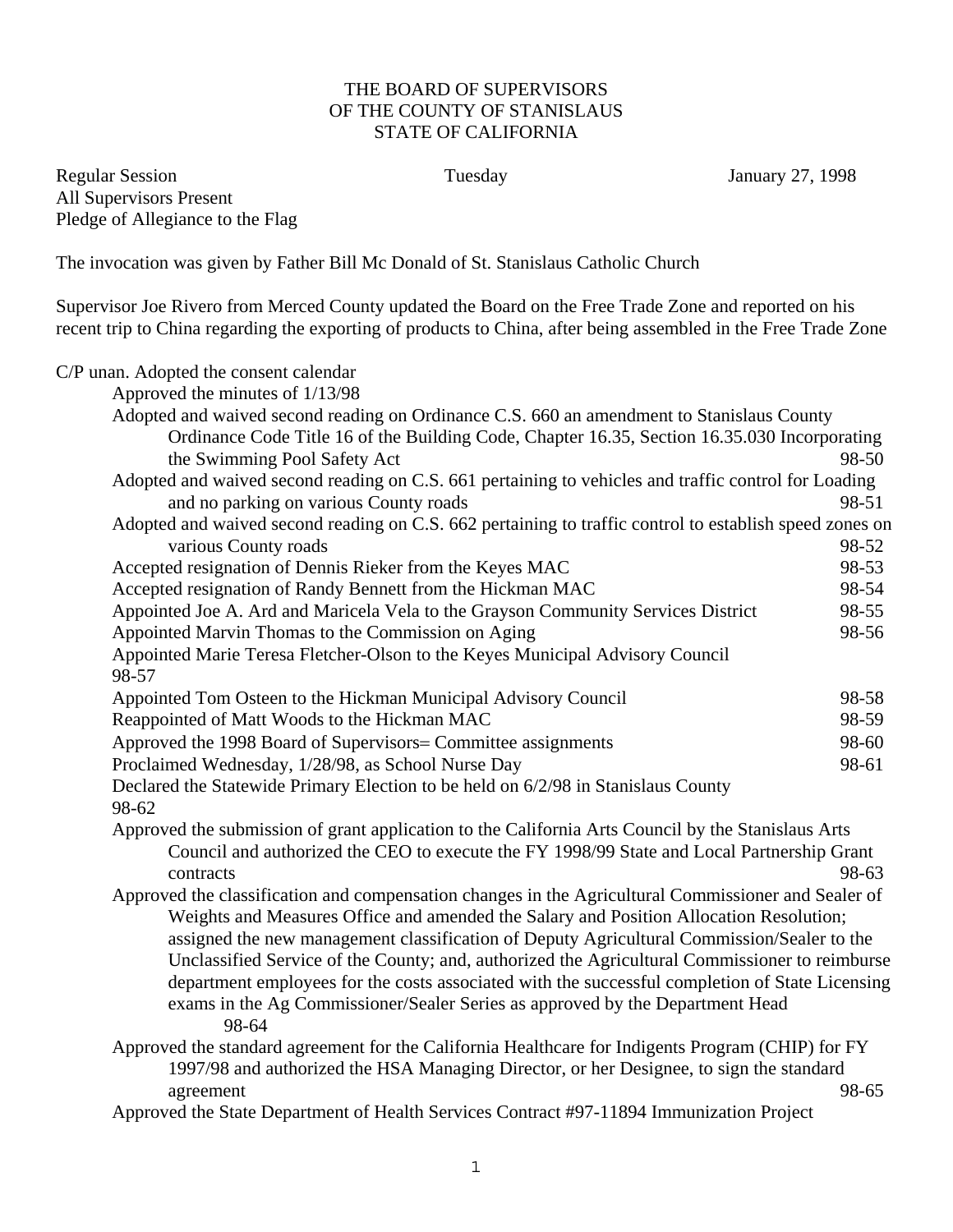Subvention Program and authorized the HSA Managing Director, or her Designee, to execute the contract 98-66

- Authorized the Sheriff to continue contract with Howard Hill and Associates for Civil Automation for FY 1997/98; approved the purchase of computer equipment for upgrading the Sheriff=s Civil Bureau Local Area Network; approved the transfer of Civil Automation Trust Funds to the Court Services Budget; and, directed the Auditor-Controller to transfer funds and return any unused funds to the Trust at the end of the Fiscal Year 98-67
- Directed the Auditor-Controller to establish an Enterprise Fund with Appropriations and Estimated Revenues for the operating budget for Ray Simon Criminal Justice Training Academy – Sheriff 98-68
- Approved the agreement between the Department of Social Services and Gary Chisum, Ph.D. to provide consulting services through 9/30/98 and authorized the Director of DSS, or his Deputy Designee, to sign the agreement and any amendments not to exceed \$22,500 98-69
- Approved the Chief Probation Officer to contract with the Department of Mental Health in the amount of \$130,644 to provide Services to the Juvenile Justice Sub-System of Care; approved amending the Salary and Position Allocation Resolution to add one Deputy Probation Officer through the term of the three year contract to accommodate the demands of the contract; and, directed the Auditor-Controller to increase Appropriations and Revenues \$130,644 over thirty months  $(\$25,539$  for the remainder of this year) 98-70
- Established the Stanislaus Child Care Planning Council per the California Work Opportunity and Responsibility to Kids Act (AB1542); appointed the existing members of Child Development Advisory Committee as the Stanislaus Child Care Planning Council through June 1998; and, directed the staff to work with the Department of Education and the Stanislaus Child Care Planning Council in implementing a uniform recruitment, application, and appointment process and amending current bylaws to accommodate the legislative changes 98-71
- Adopted a resolution of intent for the County to participate in the Job Creation Investment Fund 98-72
- Discharged the Treasurer/Tax Collector of accountability for County Departmental accounts which are uncollectible and have been previously charged to the Collections Division in the amount of  $$394.217.10$  98-73
- Approved contract CO #1 for the 1997 Asphalt Concrete Overlay Project with George Reed, Inc., of Modesto, CA and authorized the Auditor-Controller to make the monetary transfer for a total estimated contract cost of \$611,386 98-74
- Find that the Dakota-Murphy Union Pacific Railroad Crossing Project would not have a significant effect on the environmental and find the project to be Αde minimis≅ for the purpose of State Fish and Game Codes; adopted a Negative Declaration for the project; and, authorized Public Works staff to file a Notice of Determination 98-75
- Adopted a resolution to summarily vacate an additional portion of Rogers Road and convey the vacated right-of-way to the adjoining landowner and authorized the Chairman to execute the grant deed to Dominic Speno 98-76
- Approved disposition of County property located along Taylor Court near Turlock as previously approved on 5/14/85, by Resolution #85-750 and authorized the Chairman to sign the grant deed to Zandra C. Soots 98-77
- Set a public hearing to consider the introduction and waiving of the first reading of Ordinance Amendment No. 97-02 for the proposed amendments to the text of the Stanislaus County Code Relating to Family Day Care Homes, Minimum Lot Sizes, Nonconforming Uses, Second Dwelling Units, Surfaces Mining and Reclamation, and Yard Requirements for 2/24/98 at 9:25 a.m. 98-78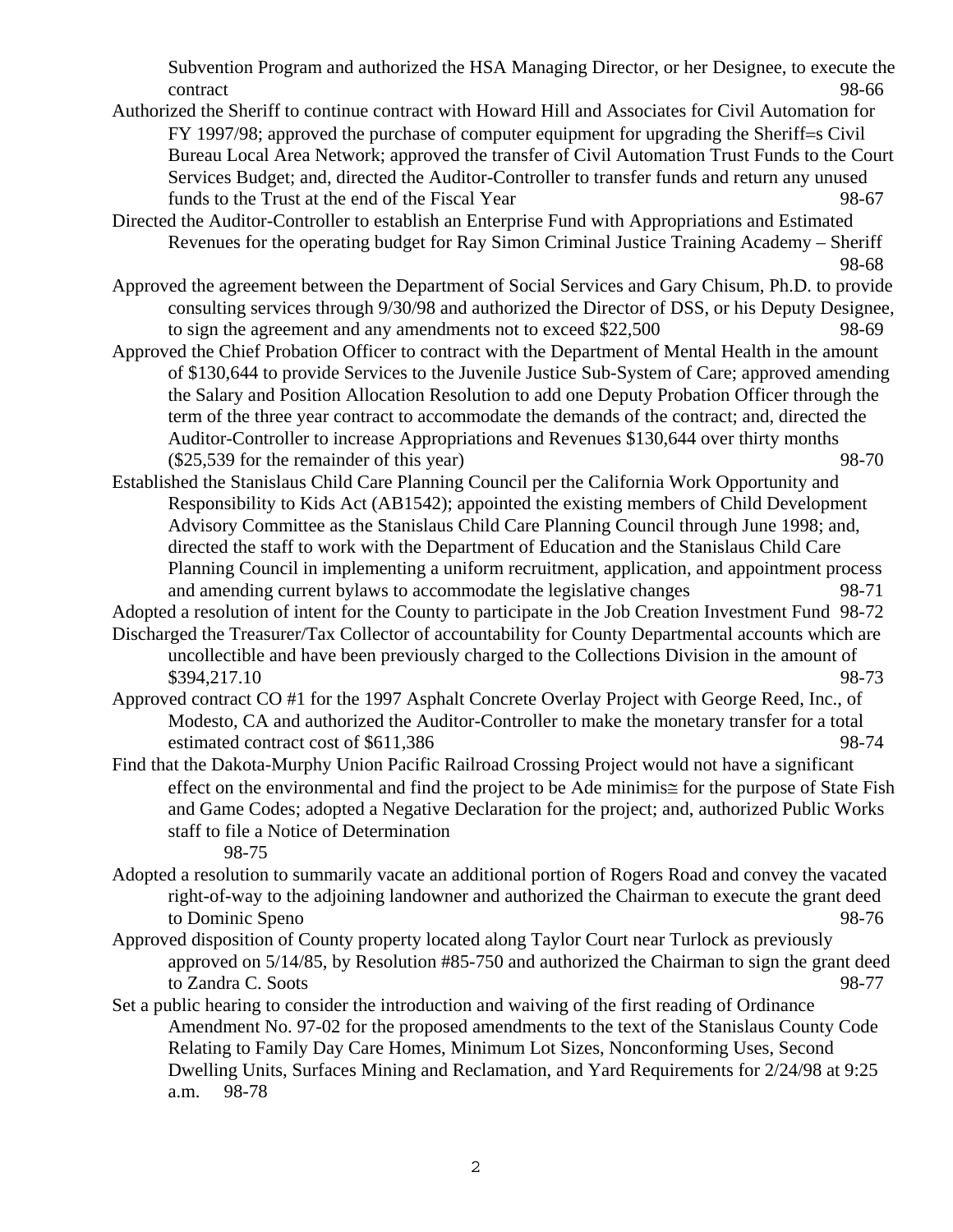## C/P unan. Approved the Legislative Platform for 1998 98-79 (1-955

S/M unan. Approved the contract with the Veterans Administration, Palo Alto Health Care System to rent space for a clinic and authorized the Managing Director of the HSA to sign the contract - Health Services Agency

98-80 (2-2489 C/P unan. Authorized the Mental Health Department, or his Designee, to sign an agreement with Scenic Faculty Medical Group for the provision of Non-Psychiatric Medical Services for Stanislaus Behavioral Health Center patients, including routine admission histories, physical examinations, and medical follow-up, as necessary 98-81 (2-2040

S/M unan. Authorized the Mental Health Director, or Designee, to sign an agreement with the State Department of Mental Health in which Stanislaus County agrees to implement and administer the Mental Health Plan for Medi-Cal beneficiaries of Stanislaus County 98-82 (2-1524

Recessed at 10:23 a.m.

Reconvened at 10:32 a.m.

No action was taken. the ordinance regarding public nuisances to the County Code the ordinance was returned to the Planning and Community Development Department to be worked and it will be brought back to the Board on 2/24/98 at 9:35 a.m. (3-1198

S/P unan. Approved the purchase an Opex Mail Opening Machine Model #51 at a cost including installation and first year service agreement not to exceed \$20,000; continue cooperative dialogue with the Assessor and Auditor-Controller=s offices on new integrated PC-based Property Tax System including remittance equipment; and, investigate the public=s acceptance of electronic debit payment from individual and business checking accounts, the costs and benefits of such a system and the practicality of voluntary or mandatory implementation in Stanislaus County over the next five years - Treasurer/Tax Collector 98-83(4-2180

Supervisor Simon left meeting at 11:58 a.m.

P/M unan. (Simon absent) Supports the efforts of the County Superintendent of Schools, CEO, various public and private agencies, businesses, and community collaborative in planning and developing the 1998 Condition of Children Conference and individual Board members, where possible, commit to attending the 1998 Condition of Children Conference 98-84 (4-1750

Supervisor Simon returned to the meeting at 12:01 p.m.

C/P unan. Approved amendment to the contracts with the Stanislaus Consolidated Fire Protection District returning the Office of Emergency Services and Fire Warden functions to the immediate direction of the CEO and amended the Salary and Position Allocation Resolution to classify the new position which was approved in the adoption of the Final Budget to the existing classification of Fire Warden/Assistant Director-Office of Emergency Services assigned to the unclassified service of the County and designated as management for labor relations purposes DF-20-17 98-85 (4-1078

S/M (4-0) (Caruso abstained) Accepted report on Modesto Tallow Company; suspended action at this time; and, directed staff to provide periodic status reports and to return to the Board for further direction at anytime during the Corrective Action Period should significant odor problems reoccur 98-86 (4-1078